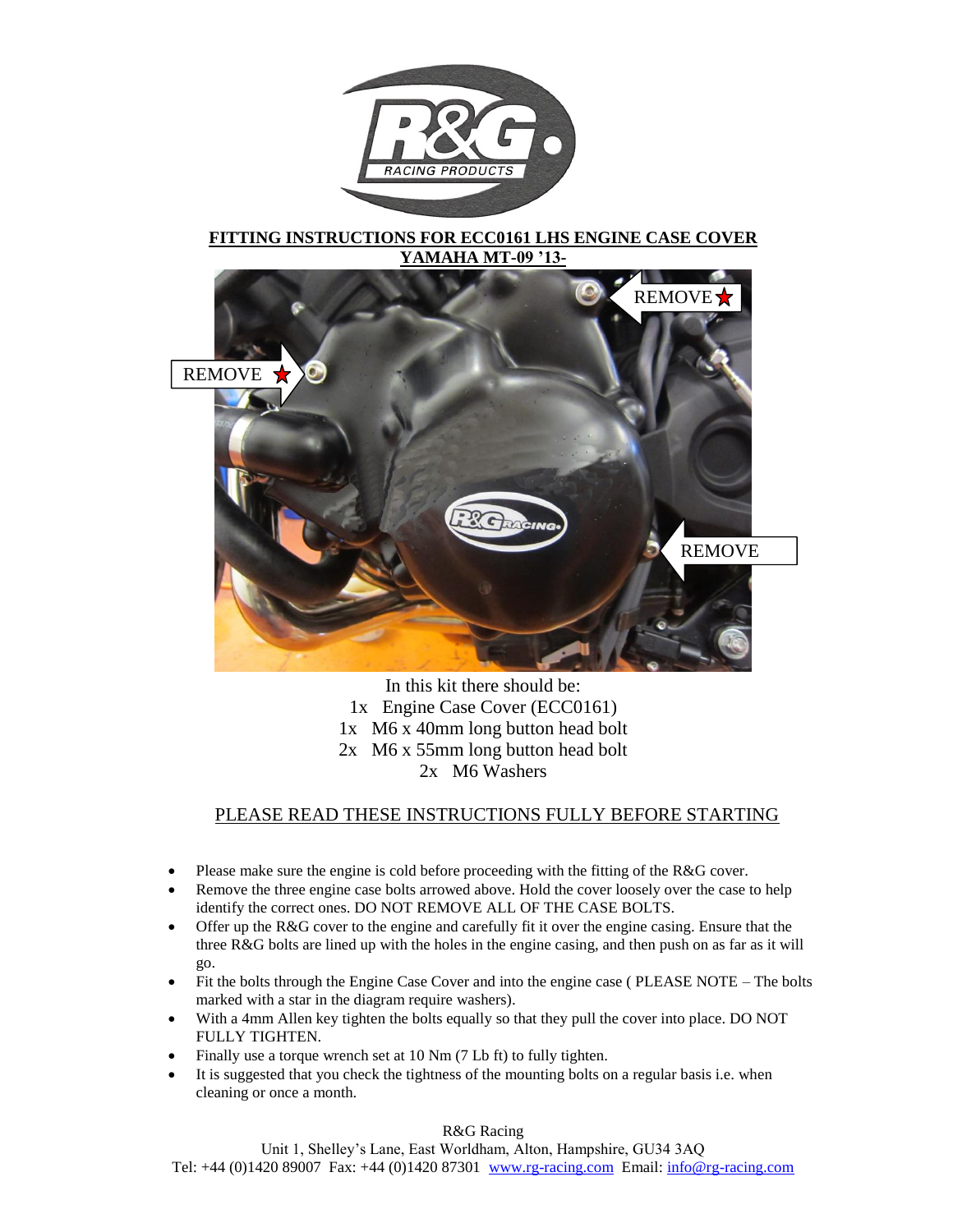

- NOTE for the cleaning of this product you should only use a soft polishing cloth and a mild general cleaning agent.
- AVOID HARMFUL CHEMICALS. IF IN DOUBT DO NOT USE AS THEY COULD ALTER THE STRENGTH OF THE COVER.
- R&G will accept no liability if the above procedure and torque settings are not followed.

## ISSUE 1 18/10/2013 (NSY)

#### **CONSUMER NOTICE**

The catalogue description and any exhibition of samples are only broad indications of the Products and R&G may make design changes which do not diminish their performance or visual appeal and supplying them in such state shall conform to the order. The Buyer acknowledges no representation or warranty (other than as to title) has been given or will apply to the Products other than those in R&G's order or confirmation and the Buyer confirms it has chosen the Products as being of merchantable quality and suitable for its particular purposes. Where R&G fits the Products or undertakes other services it shall exercise reasonable skill and care and rectify any fault free of charge unless the workmanship has been disturbed. The Buyer is responsible for ensuring that the warranty on the motorcycle is not affected by the fitting of the Products. On return of any defective Products R&G shall at its option either supply a replacement or refund the purchase money but shall not be liable if the Products have been modified or used or maintained otherwise than in accordance with R&G's or manufacturer's instructions and good engineering practice or if the defect arises from accident or neglect. Other than identified above and subject to R&G not limiting its liability for causing death and personal injury, it shall not be liable for indirect or consequential loss and otherwise its liability shall be limited to the amounts paid by the Buyer for the Products or the fitting or service concerned. These terms do not affect the Buyer's statutory rights.

#### **R&G RACING RETURNS POLICY (NON-FAULTY GOODS)**

Returns must be pre-authorised (if not pre-authorised the return will be rejected). Goods may only be returned direct to us if they were purchased direct from us (customer must prove if necessary). Otherwise to be returned to original vendor. Goods must be in re-sellable condition, in the opinion of R&G Racing. All returns are subject to a 25% restocking and handling fee (25% of the gross value exc. P&P – at the prevailing price at time of purchase). The customer must pay any and all carriage charges. No returns of discontinued products, unless within 14 days of purchase. This policy does not affect your statutory rights and does not refer to faulty goods.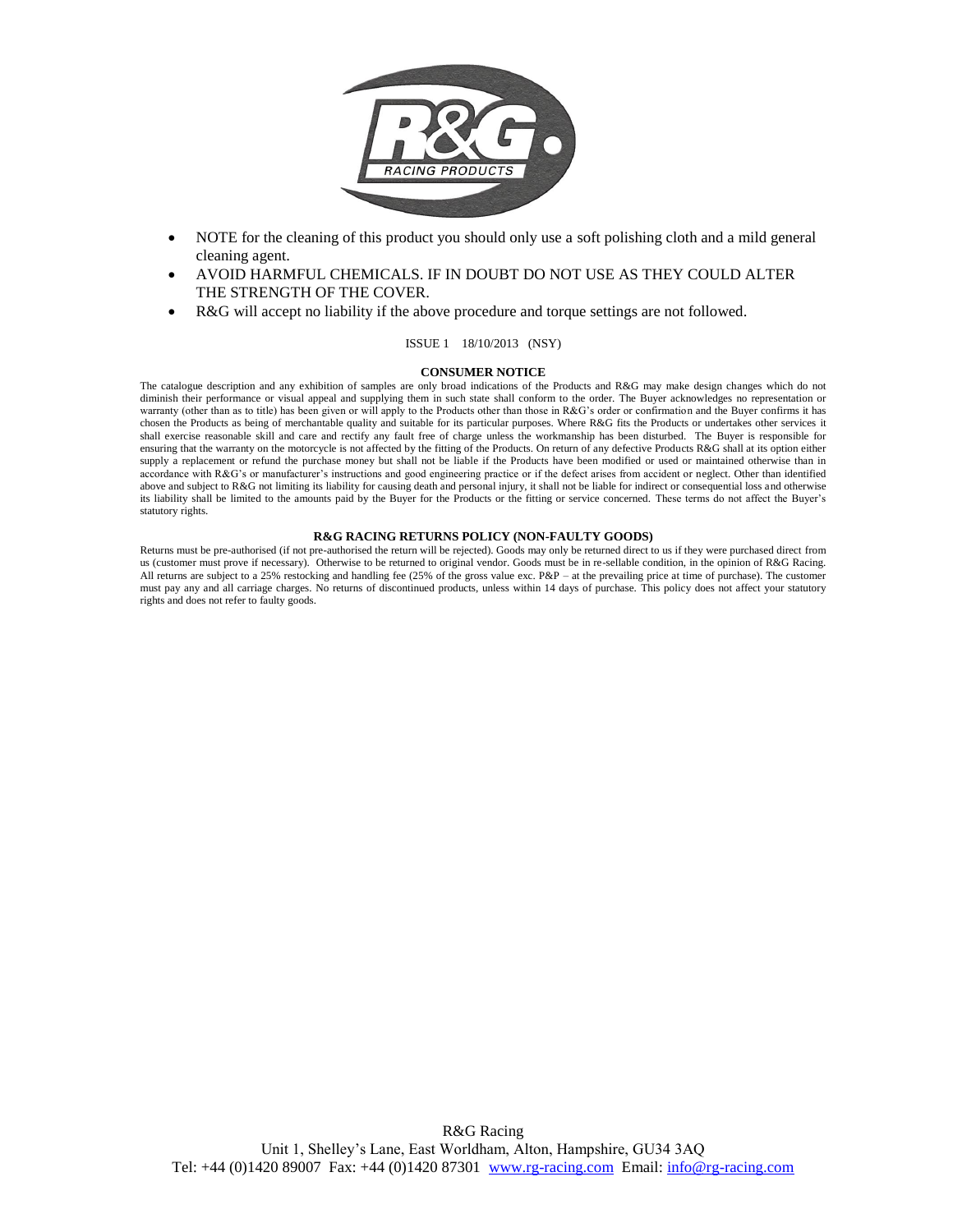

**Instructions de montage pour ECC0161 Protection Carter Moteur coté gauche YAMAHA MT-09 '13-**



Le kit doit contenir : 1 x Protection carter moteur (ECC0161) 1x M6 x 40mm boulon 2x M6 x 55mm boulon 2x M6 Rondelles

Bien lire ces instructions avant de procéder au montage:

- Assurez-vous que le moteur soit froid.
- Enlever les 3 boulons carter moteur (flèches ci dessus). Tenir le couvercle autour du carter pour aider à les identifier. NE PAS ENLEVER TOUS LES BOULONS DE CARTER.
- Mettre la protection R&G en place en faisant bien attention. S'assurer que les trous de boulons R&G soient alignés avec les trous, puis, une fois cela vérifié, pousser la protection jusqu'à la limite.
- Passer les boulons à travers la protection carter moteur et dans le carter moteur (NOTE : Les boulons indiqués par une étoile requièrent une rondelle).
- Serrer les boulons avec une clé Allen de 4mm de façon égale pour que la protection se mette en place. NE PAS SERRER COMPLETEMENT.
- Utiliser une clé dynamométrique à 10 Nm (7 Lb ft) pour bloquer.
- Nous vous suggérons de vérifier le serrage au moins une fois par mois, lors du nettoyage par exemple.
- NOTE: Pour le nettoyage, vous devriez utilise uniquement un chiffon doux et un agent nettoyant doux.

R&G Racing

Unit 1, Shelley's Lane, East Worldham, Alton, Hampshire, GU34 3AQ Tel: +44 (0)1420 89007 Fax: +44 (0)1420 87301 [www.rg-racing.com](http://www.rg-racing.com/) Email[: info@rg-racing.com](mailto:info@rg-racing.com)